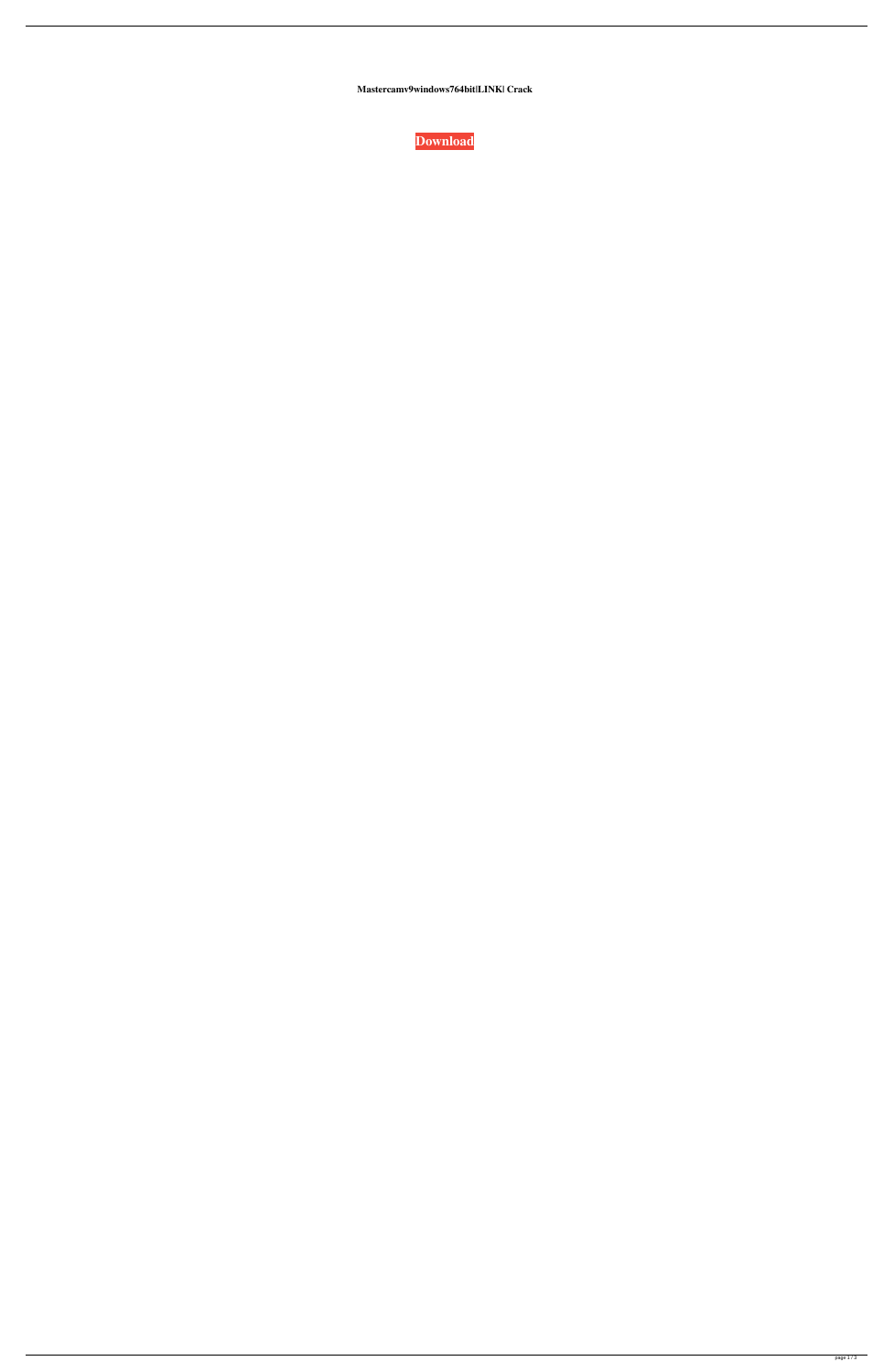Feb 15, 2015 Mastercam designed in Maya 2017 on windows 7 64bit Does Windows 7 64 bit support Mastercam Design 15 for Maya 2017. Both, Design 17 and Design 15 for Mastercam are version of the same software. However, Mastercam Design 17 has a lot more updates and features, and some users may want to upgrade to Version 17. Just like i am still using Design 15 2017. May 17, 2015 I work for a company on a netcad and we use the latest version of mastercam 2010 on windows 7 32bit. Why would we want to move to windows 7 64bit if my company uses a netcad and windows 7 32bit. it is not true that windows 7 64bit use less RAM. thanks. Oct 21, 2016 Mastercam v8.5 in win10 64bit Mastercam reports "Syil-X" compatible with Win8.1 and 10. A: Well, Win7 - 64 bit is now the dominant version for home machines. However, it certainly won't support all of them. Because of recent releases of Mastercam, I would guess that you're running a version of 7 that's more recent than the version you're using. Since Mastercam X Design 17 requires a version 8.5 or higher, it will work fine with Win7 64 bit, but you'll only be able to open Mastercam Designs 16 and 15 with it. A: Many users have successfully used Architect 2 with 64 bit Windows 7. You may have better luck with Architect 2 than others. Architect 2 cannot load an external desk top with a.max file. You will need to import it to the Architecture Area with Desk top on the main panel. Honda building electric car with robots This article was taken from the May 2012 issue of Wired magazine. Be the first to read Wired's articles in print before they're posted online, and get your hands on loads of additional content by subscribing online. The Honda Laboratory for Innovation is a sprawling industrial site in northwest Amakusa, Japan, a rural area home to the Amakusa Keko temple. A motorcycle theme prevails, with a range of gleaming white machines parked under brightly coloured canopies and bright red signs. But this is about more than just motorcycles: here, the focus is far more futuristic. It's about plug